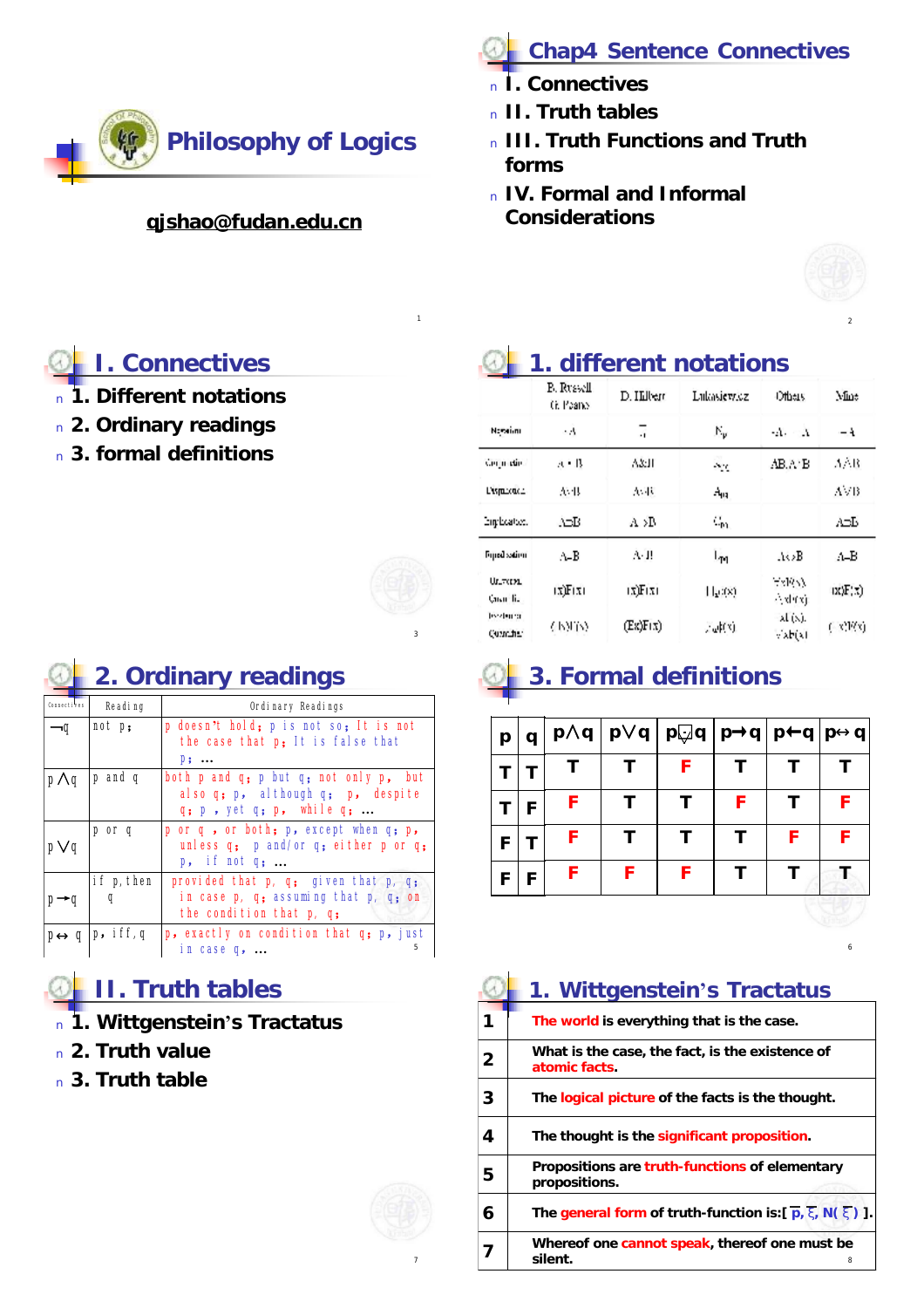#### Bertrand Russell**'**s Introduction

<sup>n</sup> **Wittgenstein: Tractatus Logico-Phlosophicus** 

- <sup>n</sup> **p.7 an important event in the philosophical world.**
- <sup>n</sup> **showing … how traditional philosophy and traditional solutions arise out of ignorance of the principles of Symbolism and out of misuse of language.**
- <sup>n</sup> **p.23 But to have constructed a theory of logic which is not at any point obviously wrong is to have achieved a work of extraordinary difficulty and importance. This merit … makes it one which no serious philosopher can afford to neglect.**

9

11

13

# **The Vienna circle**

- <sup>n</sup> **In 1927, Wittgenstein began to have meetings with some members of the Vienna circle. This was a group of philosophers, mathematicians and scientists led my Moritz Schlick(1882- 1936),a philosopher who was assassinated by a Nazi student.**
- <sup>n</sup> **They regard Wittgenstein and Tractatus with awesome reverence.**
- <sup>n</sup> **Schlick: Like you, we believe philosophy should be scientific.**
- <sup>n</sup> **Wittgenstein: If you believe that, you've completely misunderstood the TRACTATUS! It's an exploration of the ethical, the limits of language and of thought – that's what it's about.**

# **truth-possibilities**

<sup>n</sup> **4.27 With regard to the existence** 

**of atomic facts there are**  $K_n = \overset{\circ}{\underset{y_n}{\mathbf{a}}}$ **possibilities.**  $\sum_{\nu=0}^n$   $\sum_{\nu=0}^n$  $K_n = \mathop{\mathbf{A}}\limits_{\nu=0}^n {\binom{n}{\nu}}$ 

- <sup>n</sup> **It is possible for all combinations of atomic facts to exist, and the others not to exist.**
- <sup>n</sup> **4.3 The truth-possibilities of the elementary propositions mean the possibilities of the existence and non-existence of the atomic facts.**

# **3. Truth table**

- <sup>n</sup> **4.45 For** *n* **elementary propositions there are** *L<sup>n</sup>* **possible groups of truth-conditions. The groups of truth-conditions which belong to the truth-possibilities of a number of elementary propositions can be ordered in a series. p q**
- <sup>n</sup> (**T T F T**)(**p, q**)



| p | n  |  |
|---|----|--|
|   |    |  |
| F |    |  |
|   | F. |  |
| F | F  |  |
|   |    |  |

# **Philosophy**

- <sup>n</sup> **Preface p27 : The book deals with the problems of philosophy and shows, as I believe, that the method of formulating these problems rests on the mis-understanding of the logic of our language.**
- <sup>n</sup> **Its whole meaning could be summed up somewhat as follows: What can be said at all can be said clearly; and whereof one cannot speak thereof one must be silent.**

## **2**、**Truth value**

<sup>n</sup> **4.06 Propositions can be true or false only by being pictures of the reality.**

10

12

- <sup>n</sup> **4.05 Reality is compared with the proposition.**
- <sup>n</sup> **4.25 If the elementary proposition is true, the atomic fact exists; if it is false the atomic fact does not exist.**
- <sup>n</sup> **4.26 The specification of all true elementary propositions describes the world completely. The world is completely described by the specification of all elementary propositions plus the specification, which of them are true and which false.**

## **truth-conditions**

- <sup>n</sup> **4.4 A proposition is the expression of agreement and disagreement with the truthpossibilities of the elementary propositions.**
- <sup>n</sup> **4.41 The truth-possibilities of the elementary propositions are the conditions of the truth and falsehood of the propositions.**

<sup>n</sup> **4.42 With regard to the agreement and disagreement of a proposition with the truthpossibilities of** *n* **elementary propositions there are possibilities.**  $\sum_{n=0}^{K_n} K_n$ <sub>1</sub> - *I*<sub>2</sub> - 2<sup>*x<sub>n</sub>*</sup> - 2<sup>2*n*</sup></sup>  $\sum_{k=0}^{\infty} {n \choose k} = L_n$  $K_{n_{1}} = I - 2^{K_{n}} - 2^{2}$  $\binom{n}{k}$  =  $L_n$  =  $2^{K_n}$  = 2

14 **4.431 The expression of the agreement and disagreement with the truth-possibilities of the elementary propositions expresses the truth-conditions of the proposition. The proposition is the expression of its truthconditions.**  $\mathbf{0}$ =

### **T/F's occurrences**

| 4.45 For n elementary propositions                                       |                          |              | 4.31 | Line 1      | Line 2       | Line 3   | <br>Line <sub>n</sub> |                |            |
|--------------------------------------------------------------------------|--------------------------|--------------|------|-------------|--------------|----------|-----------------------|----------------|------------|
| there are $L_n$ possible groups of                                       |                          |              |      |             | composition1 |          |                       |                |            |
| truth-conditions. The groups of                                          |                          |              |      |             | composition2 | F        |                       |                |            |
| truth-conditions which belong to                                         | composition3             |              |      |             |              |          |                       |                |            |
| the truth-possibilities of a number<br>of elementary propositions can be |                          | composition4 | F    |             |              |          |                       |                |            |
|                                                                          |                          |              |      |             |              |          |                       |                |            |
| ordered in a series.                                                     | p                        | q            |      |             |              |          |                       |                |            |
| $\sqrt{(T T F T)}$ (p, q)                                                |                          |              |      |             | composition  |          |                       |                |            |
| $($ (W W F W) $(p, q)$                                                   | F                        |              |      |             |              |          |                       |                |            |
| F                                                                        |                          |              |      |             | T/F's        | singular | <b>Double</b>         | 2 <sup>2</sup> | <br>$2n-1$ |
| whar falsch                                                              | F                        | F            |      | occurrences |              |          | pair                  |                |            |
| 4.442                                                                    | is a propositional sign. |              |      |             |              |          |                       |                |            |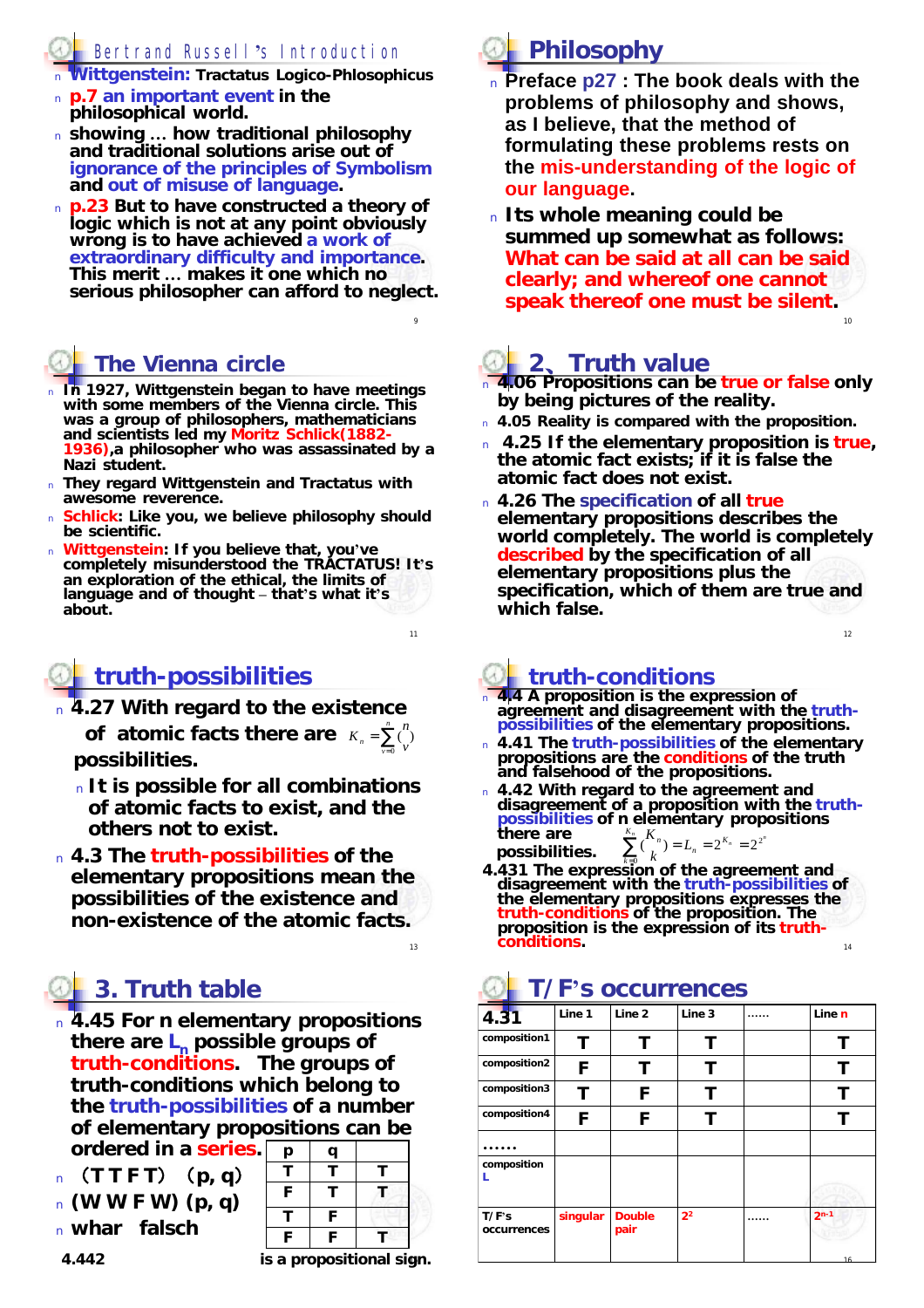#### **Wittgenstein's truth diagram**



## **1. Truth functions**

- <sup>n</sup> **4.52 in some sense, one could say, that**  *all* **propositions are generalizations of the elementary propositions.**
- <sup>n</sup> **5 Propositions are truth-functions of elementary propositions.**
- <sup>n</sup> **(An elementary proposition is a truthfunction of itself.)**



19

- <sup>n</sup> **4.46 Among the possible groups of truthconditions there are two extreme cases.**
- <sup>n</sup> **In the one case the proposition is true for all the truth-possibilities of the elementary propositions. We say that the truth-conditions are** *tautological***.**
- <sup>n</sup> **In the second case the proposition is false for all the truth-possibilities. The truth-conditions are** *self-contradictory***.**
- $21$ <sup>n</sup> **In the first case we call the proposition a tautology, in the second case a contradiction.**

#### **The truth forms of truth functions**

*f1* **p**∧**q p ; p p**∨**q ; (p**∧**q)** ∨**(p**∧**¬q)** ∨ **(¬p**∧**q)** ∨**(¬p**∧**¬q)**

 $f_2$  **p** $\forall q$ ; *<sup>2</sup>***p**∨**q ; ¬(¬ p**∧**¬q)**

- *f <sup>3</sup>* **¬ p ¬q** ; **q p** ; **p**∨**¬q**
- *f <sup>4</sup>* **p** ∨**(q** ∧**¬q)**; **p** ∧(**q**∨**¬q)**
- $f_5$  **p**  $\odot$  **<b>q** ;  $\neg$ **p** $\lor$ **q**;  $\neg$ **q**  $\odot$   $\neg$ **p**
- *f<sup>6</sup>* **q** ∨**(p** ∧**¬p)**; **q**∧(**p**∨**¬p)**
- *f*<sub>7</sub>**p**<sup>→</sup> **@ q**; (**p @ q**)</sub>  $\wedge$  ( $\neg$ **p @**  $\neg$ **q**)
- *f <sup>8</sup>***p**∧**q ; ¬(¬ p** ∨**¬q)**
- *f <sup>9</sup>f <sup>8</sup>***'s contradiction**
- *f10 f7* **'s contradiction**
- $f_{\mu}$   $f_{\delta}$  's contradiction
- $f_{12}$   $f_s$  **'s contradiction**
- $f_{13}$   $f_{4}$ <sup> $\cdot$ </sup>**s** contradiction
- *f <sup>14</sup>f <sup>3</sup>***'s contradiction**
- *f<sup>15</sup> f2* **'s contradiction**
- 23 *f16 f1* **'s contradiction**
- **III. Truth Functions and Truth forms**
	- <sup>n</sup> **1. Truth function**
	- <sup>n</sup> **2. Kinds of truth functions**
	- <sup>n</sup> **3. Kinds of truth forms**
	- <sup>n</sup> **4. Truth operations**
	- <sup>n</sup> **5. The function completeness of connectives**



18

# **2. Kinds of truth functions**

- 2 arguments have
- kinds of truth  $2^{2^n} = 16$

20

functions, ie

| ۱A  | B   | 12. | 13 | $\vert 4 \vert$ |         | $ 5 \t6 \t 7 \t8$ |                | 19. | $10$ 11 12 13 14 15     |  |     |     | 16 <sup>1</sup> |
|-----|-----|-----|----|-----------------|---------|-------------------|----------------|-----|-------------------------|--|-----|-----|-----------------|
|     |     |     |    |                 |         |                   | $ \mathsf{T} $ |     | FFFFFFFFF               |  |     |     |                 |
|     |     |     |    | $ \mathsf{T} $  |         |                   |                |     |                         |  | F E |     |                 |
| ۱E. |     |     |    |                 |         |                   |                |     | F T T F F T T F F T T F |  |     |     |                 |
|     | F T |     |    |                 | F T F T |                   |                |     | $F$ $T$ $F$ $T$ $F$ $T$ |  |     | -F. |                 |

# **3. Kinds of truth forms**



- $f_1$ **tautology**
- *f***4 contradictory**
- *f***<sup>2</sup>** 、 *f***3 satisfiability**



## **4. truth-operations**

- <sup>n</sup> **5.234 The truth-functions of elementary proposition are results of operations which have the elementary propositions as bases. (I call these operations, truthoperations.)**
- <sup>n</sup> **5.2341 Denial, logical addition, logical multiplication, etc., etc., are operations. (Denial reverses the sense of a proposition.)**
- <sup>n</sup> **5.3 All propositions are results of truthoperations on the elementary propositions.**
- <sup>n</sup> **The truth-operation is the way in which a truth-function arises from elementary propositions.**